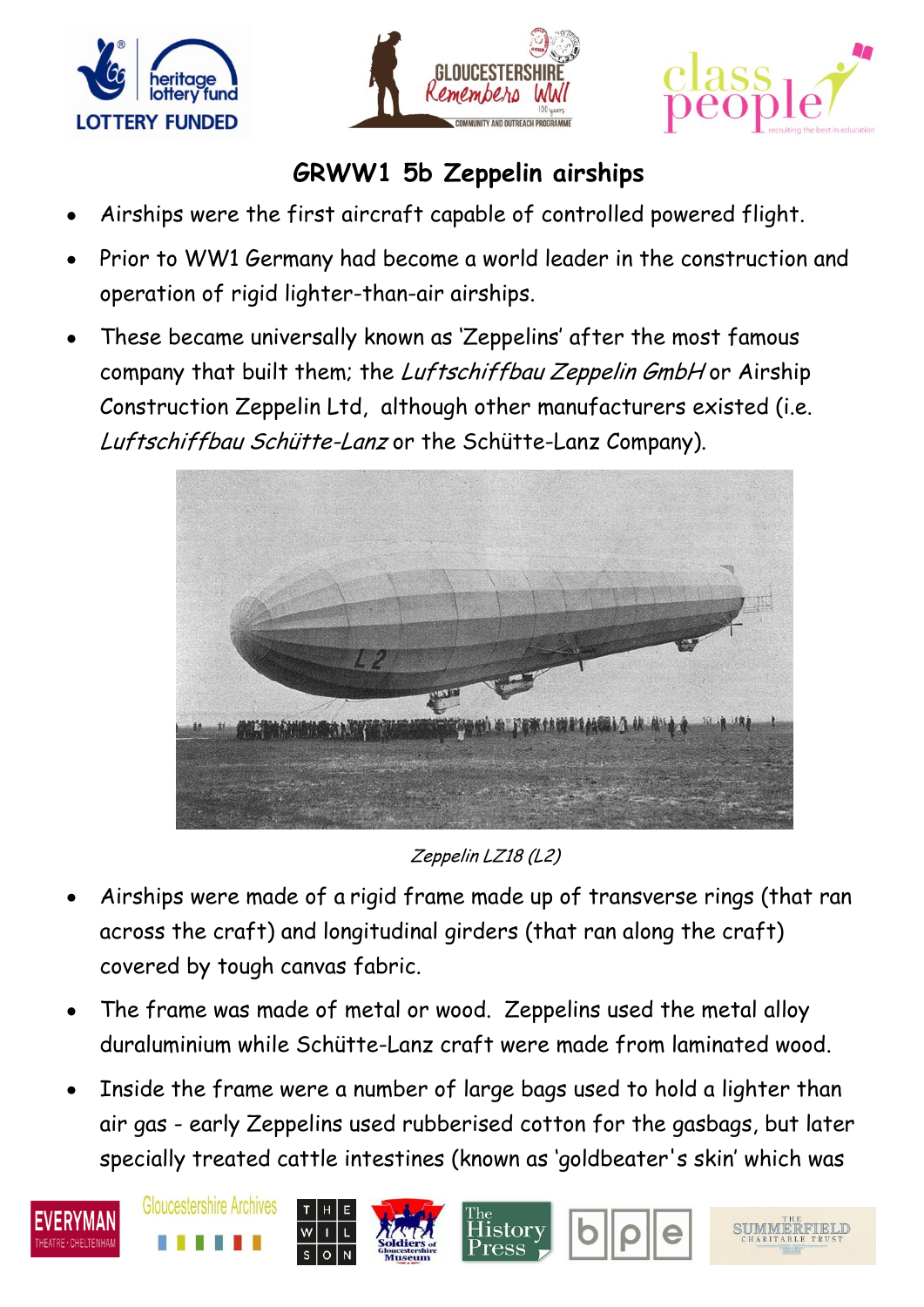





similar to sausage skins! The gas provided enough lift to counterbalance the weight of the craft allowing the airship to float in mid-air.



An American Navy airship under construction, showing the framework.

There are three main gases that could be used to fill the gas bags, hydrogen, helium or hot air: all had advantages and disadvantages, as shown in the table below.

| Gas                                        | Chemical<br>symbol | Main Advantages                                                                                | Main disadvantages                                                                                    |
|--------------------------------------------|--------------------|------------------------------------------------------------------------------------------------|-------------------------------------------------------------------------------------------------------|
| Hydrogen                                   | Η                  | - Lightest known gas (8% more<br>lifting power than helium)<br>- Easy and cheap to manufacture | - Highly flammable<br>- Hard to prevent leaks                                                         |
| Helium                                     | He                 | - Second lightest gas, has good<br>lifting power<br>- Inflammable                              | - Very expensive and hard to<br>make<br>- Hard to prevent leaks                                       |
| Hot air (mix<br>of nitrogen<br>and oxygen) |                    | - Fair lifting power<br>- Unlimited supply                                                     | - Inefficient, as it requires a<br>system to continually heat the<br>air<br>- Requires a large volume |

The most common gas used for airships was hydrogen, simply because it was easy to make and had good lifting power, but it did mean that airships were

istory



**Gloucestershire Archives**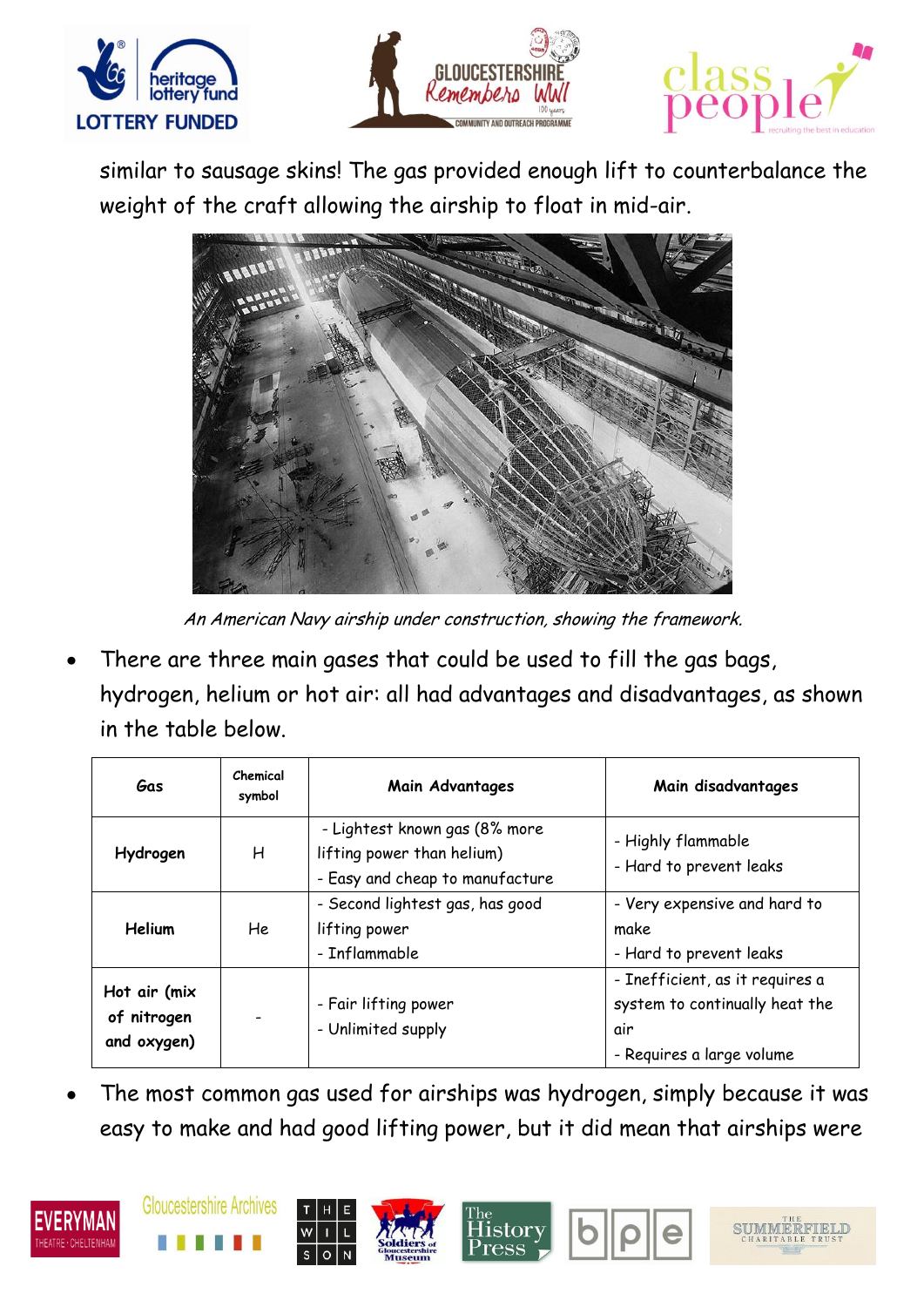





extremely vulnerable in that if any gas escaped, any spark (i.e. electrical or friction) or naked flame could ignite the gas, causing uncontrollable fire.

Zeppelins had long cylindrical hulls with tapered ends and cruciform tail surfaces which were used for steering and for altitude control (climbing and descending).



Internal framework of an airship

- Propulsion was provided by aircraft engines mounted in external gondolas (often termed 'engine cars') that were attached to the outside of the structural framework. Some of these engines had gearing that allowed them to provide reverse thrust for manoeuvring while mooring.
- Zeppelin engines generally used gas fuels (such as propane) rather than liquid fuels (petrol or diesel). The reason was that as the gas was used up it did not affect the buoyancy of the craft. If liquid fuel had been used it would have made the airships lighter as it was used.
- Zeppelins had an air of invincibility about them but in reality, they were fragile, flammable machines desperately vulnerable to the external conditions, especially bad weather – such as thunderstorms (one lightening strike could cause an explosion), freezing fog & rain (which allowed ice to build up on the fabric so increasing the weight which could cause the









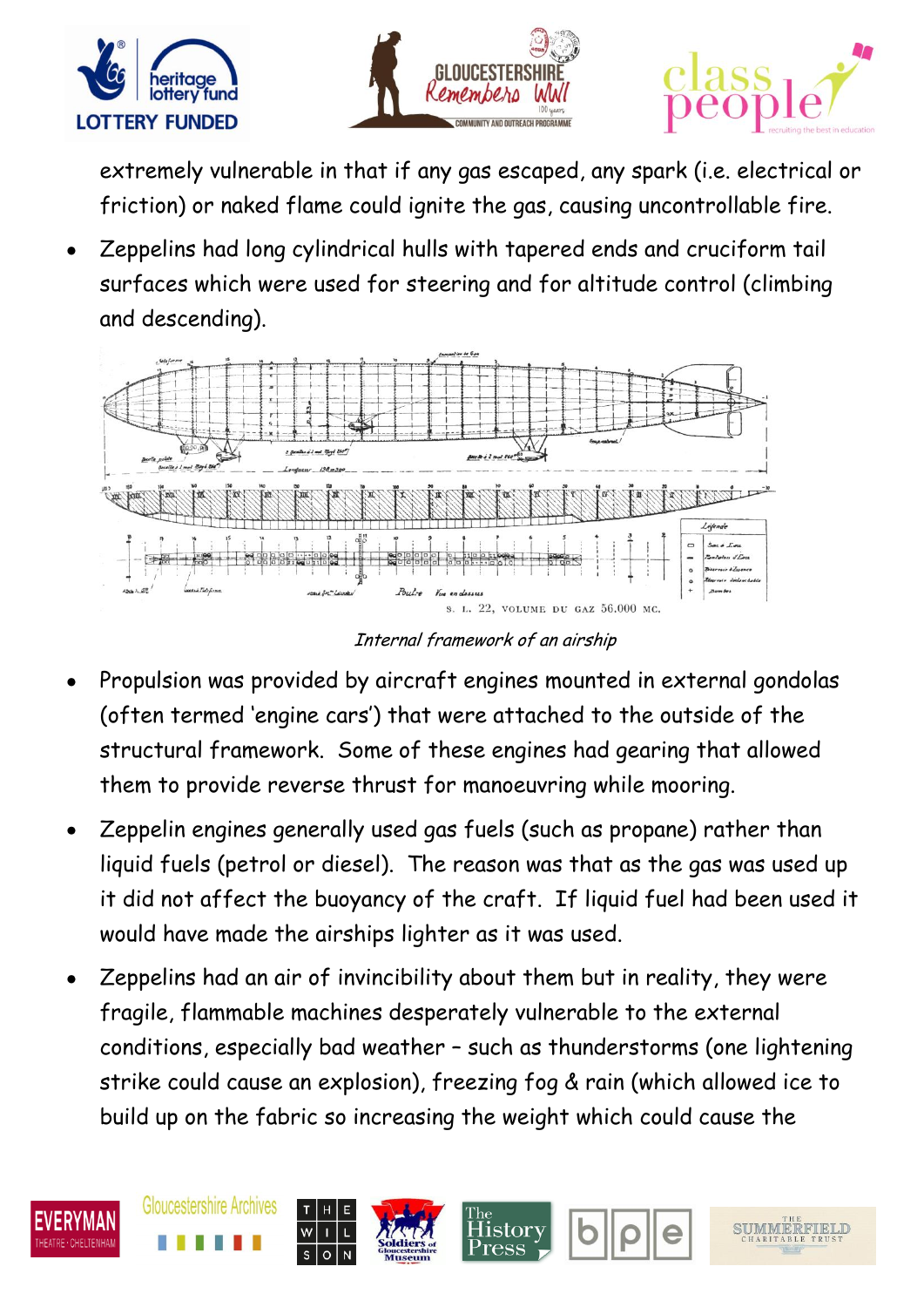





Zeppelin to crash) and strong winds (which could tear the fabric apart and cause structural damage).

- Early airships had quite small crew and passenger gondolas built into the bottom of the airframe, but later Zeppelins often had internal passengers or cargo compartments.
- The early Zeppelins had a maximum speed of around 136kmph (85mph) and reach an altitude (height) of around 4,250 metres (14,000feet).
- Most Zeppelins had a defensive armament of five machine-guns and could carry around 2,000 kg (4,400 lbs) of bombs.
- Zeppelins were hard targets to destroy because they could fly higher than most WW1 fighter planes.
- However by mid-1916 the British developed a new type of explosive bullet designed to puncture the skin and internal gasbags of Zeppelins and ignite the escaping hydrogen. This inevitably doomed the Zeppelin to a flaming and explosive fall to destruction.



The inside of an engine gondola of a Zeppelin over England painted by Felix Schwormstädt in 1917











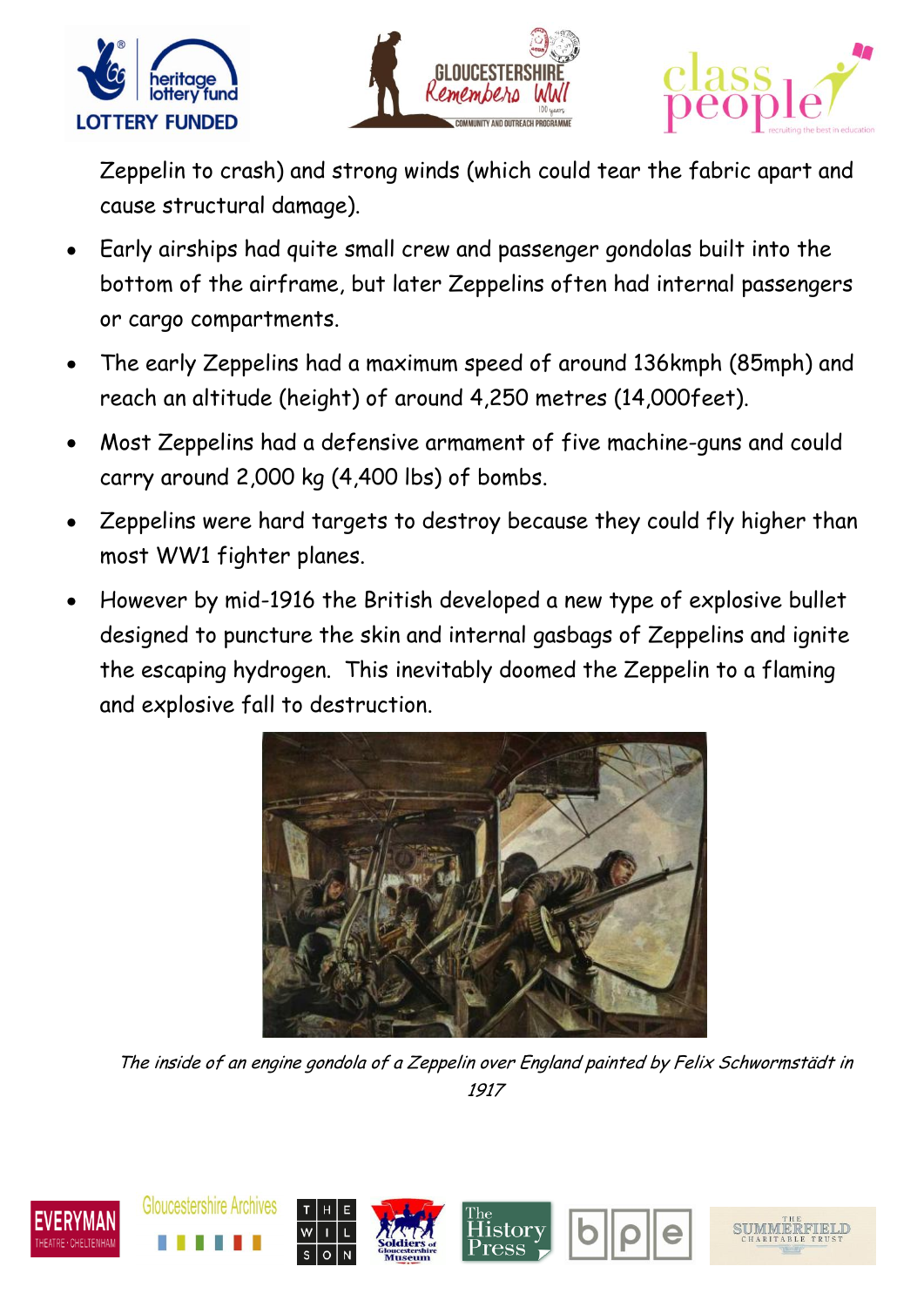





 The German Zeppelin crews did not usually carry parachutes (to save weight) and if a Zeppelin caught fire, many preferred to jump to their deaths rather than be burnt alive.



A Zeppelin crashing in flames



The Remains of a crashed Zeppelin

- After the war, airships continued to be made and used, especially for longdistance intercontinental travel – such as Europe to America, South America, etc.
- Although successful in this role, the use of airships decreased over time as  $\bullet$ aircraft technology improved and this decline was accelerated by a series